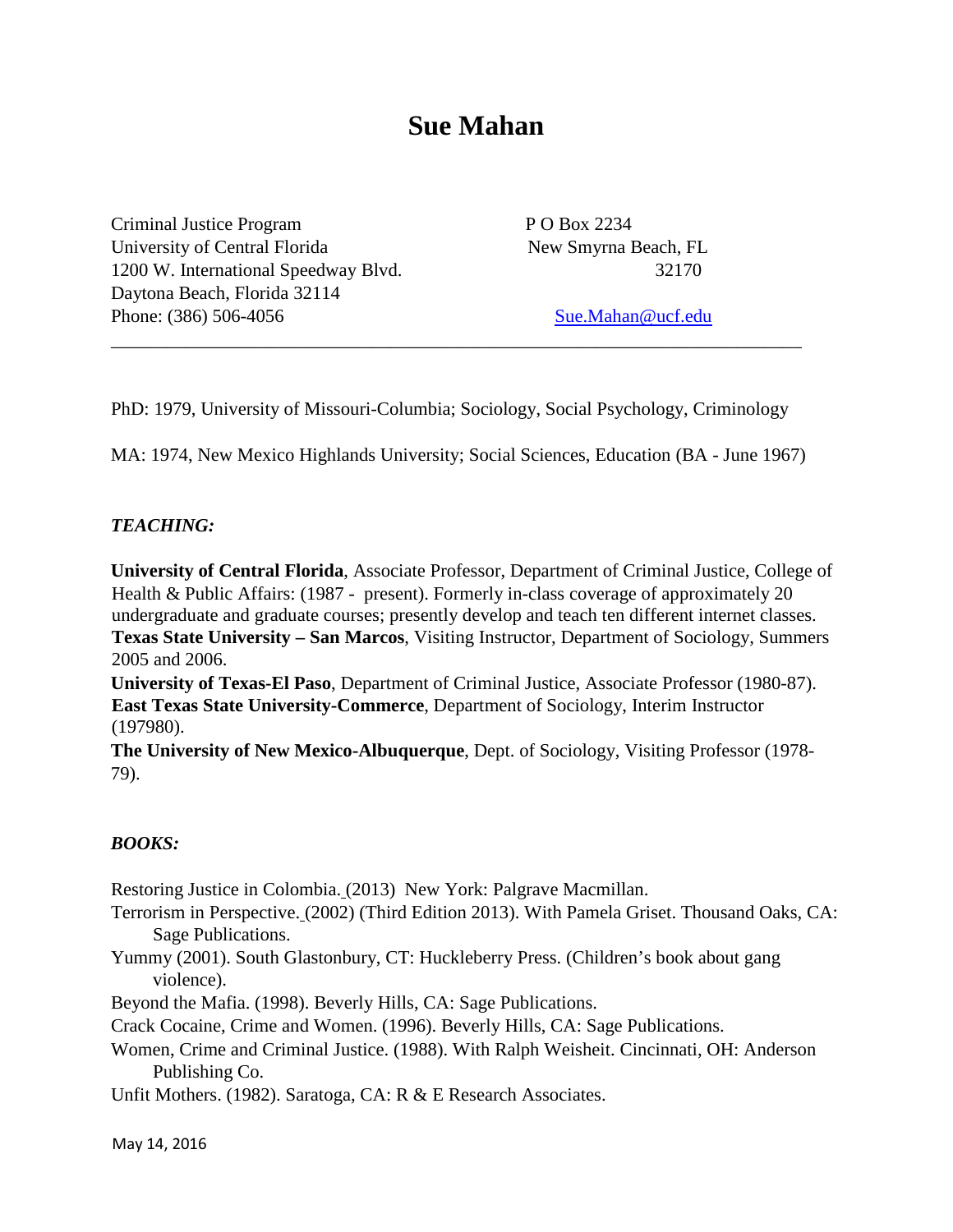#### *BOOK CHAPTERS:*

Women's training for organized crime. (1999). In It's a Crime: Women and Justice,

nd Rosalyn Muraskin, (Ed)., 2 Ed., Prentice Hall, Chapter 26.

- Community corrections for spouse abusers. (1994). With Leigh Osta in Innovative Trends in Community-Based Corrections. Charles Fields, Ed., NY: Garland Publishing Co.
- A radical approach to treatment for cocaine mothers. (1992). With Alice Prestwood in Female Criminality. Concetta Culliver, Ed., Prospect Heights, IL: Waveland Press.
- An orgy of brutality at Attica, the killing ground at Santa Fe: a comparison of prison riots. In Prison Violence in America. (1985). M. Braswell et al, (Eds.), Cincinnati, OH: Anderson Publishing Co. (2nd ed., 1994). Also published in: Coping with Imprisonment. (1982). N. Parisi, Ed., Beverly Hills, CA: Sage.

## *PUBLISHED ARTICLES:*

Restorative Justice in Colombia, (2009) Restorative Justice Online

- Delinquent Dads in Detention. (2003) with Browning, Kelly K. Journal for Juvenile Justice & Detention Services; 18, 2: 93-110.
- Pregnant girls and moms in detention. (2003). Justice Policy Journal, 1, 2: 41-58.
- Delinquents' self-concepts about being parents. (1999). With Kelly Browning. The Justice Professional, 12, No.3.
- Women corrections officers in men's prisons: acceptance and perceived job performance. (1997). With Richard Lawrence. Women and Criminal Justice, 9, 3:63-86.

Murder and mayhem: the role of media in prison riots. (1996). The Prison Journal, 76 4:420-71. Including women in corrections texts. (1992). Journal of Criminal Justice Education, 3, No.2, Fall.

Co-Corrections: advantages, disadvantages, and some recommendations. (1989). Criminal Justice Policy Review, 2, No 3.

The needs and experiences of women in sexually integrated prisons. (1989). American Journal of Criminal Justice, xiii, No. 2, Spring.

Imposition of despair-an ethnography of a women's prison. (1984). Justice Quarterly, 1, No. 3.

## *ENCYCLOPEDIA ENTRIES:*

CoCorrectional Prisons. (1999). In Encyclopedia of Women and Crime. N. Rafter, Ed., Phoenix, AZ: The Oryx Press.

Prison riots. (1996). In Encyclopedia of American Prisons. M.McShane & F. Williams III, (Eds.), NY: Garland Publishing Co.

## *CONTRIBUTIONS TO TEXTS:*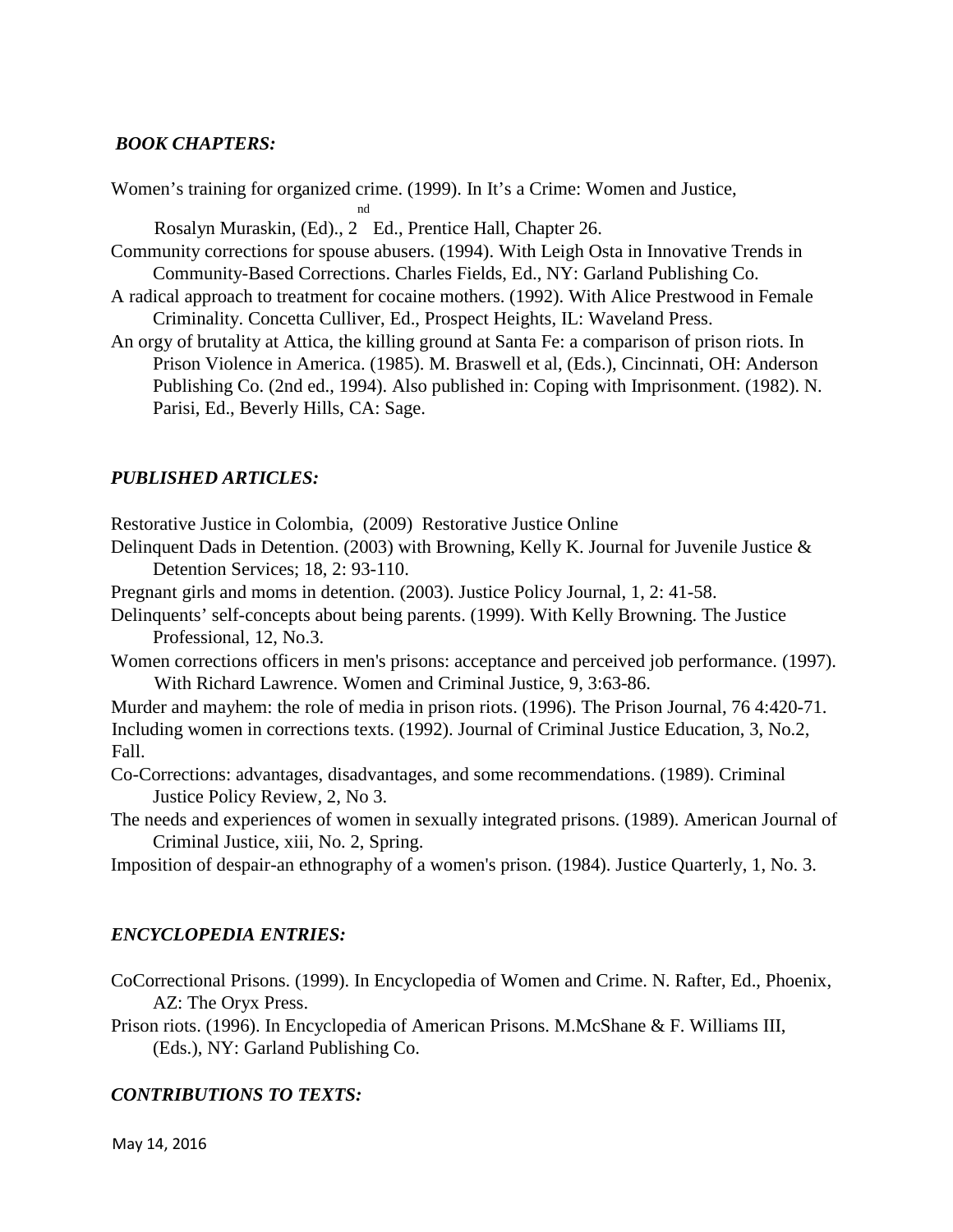nd th

Work perspective - a woman enters prison. In American Corrections. 2 - 6 Editions, T. Clear and G. Cole for Wadsworth, (Brooks-Cole Division) 1989-2003.

## *SERVICE:*

CHAMPION OF SERVICE AWARD – FL Department of Juvenile Justice, Jan. 28, 2016. Lifetime award for service to Volusia Regional Juvenile Detention Center since 1999.

SCENARIOS GROUP—Sessions about "Avoiding risky choices" for juveniles in detention held weekly, 2011-2015. Volusia Regional Juvenile Detention Center

PARTNERS OF THE AMERICAS - Florida-Columbia Partnership Committee member, 1987present. Member of the Board of Directors, Co-President of the FL/ Colombia chapter.

Volunteer of the Year, 1999 and 2012. International Delegate: 2014

CEDESOCIAL – (Services for women and children, Barranquilla, CO) member of board of directors. 2011-2013

PROJECT READ – Weekly book club meetings for juveniles in detention, Volusia Regional Juvenile Detention Center, 2005 to 2011. Volunteer of the Year, 2011.

CUDARC – College and University Disaster Assessment and Research Consortium, (2006- 2008) Presentation for Research Symposium: "Sociological Problems in a FEMA village" October 23, 2007.

PARENTING FOR DELINQUENTS - weekly parenting classes for juveniles at the Volusia County Juvenile Detention Center, January 1998 – 2004.

IDEFAVI (Family Violence Prevention Association, Lima Peru) - Board of Directors, 1996-97. ASPLE (Promotes the Rights of Women and Children in Shanty Towns, Lima, Peru), Pro Bono Consultant, 1996-97.

- PARENTING CLASSES developed for the Anti-Recidivist Effort (ARE) Drug Treatment Program. Collected materials, wrote program, and taught weekly parenting classes, 1989 1995. Program was revised and used for weekly classes for Project WARM (2009) a program for addicted mothers.
- PROVIDING ALTERNATIVES FOR VIOLENCE THROUGH EDUCATION (PAVE), Salvation Army Life Management Program - bi-monthly anger defusing classes for domestic violence offenders, 1991-1994.

#### *CURRICULUM:*

PARENTING ALTERNATIVES - a ten-week training program useful for disadvantaged parents with low reading skills - used in numerous public agencies in the United States, Brazil and Colombia*.* 

#### *AWARDS AND FELLOWSHIPS:*